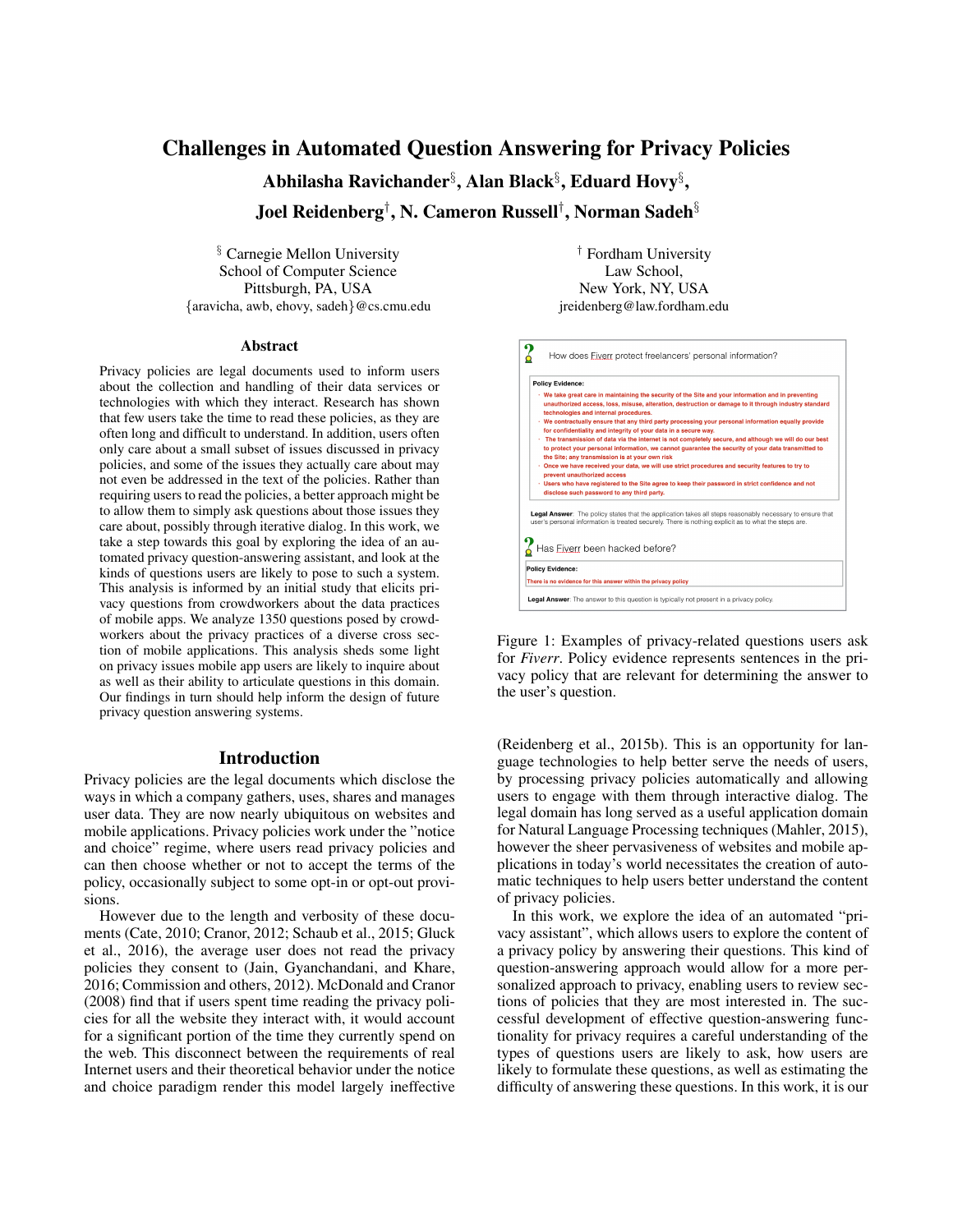goal to explore these issues by providing a preliminary qualitative analysis of privacy-related questions posed by crowdworkers.

### Related Work

#### Policy Analysis

There has been considerable interest in making the content of privacy policies easy to understand. These include approaches that prescribe guidelines for drafting privacy policies (Kelley et al., 2009; Micheti, Burkell, and Steeves, 2010) or require service providers to encode privacy-policies in a machine-readable format (Cranor, 2003). These methods have not seen widespread adoption from industry and were abandoned. More recently, the community has been looking at automatically understanding the content of privacy policies (Sadeh et al., 2013; Liu et al., 2016; Oltramari et al., 2017; Mysore Sathyendra et al., 2017; Wilson et al., 2017). Perhaps most closely related to our contribution is the work of Harkous et al. (2018), which investigates answering questions from privacy policies by looking at privacy-related questions users ask companies on Twitter and annotating "segments" in the privacy policy as being relevant answers. Our study differs from their approach in several ways. First, our study is an order larger in magnitude . This is in part due to the scalability of our crowdsourcing methodology  $(\S)$ , at the expense of having 'natural' questions. However, as we show later in this work finding such questions in the wild can also be challenging. Secondly, we take into account for the fact that an answer to a question might not always be in the privacy policy, and if it is, it is possible there are multiple correct answers. This more accurately reflects a real-world scenario where users can ask any question of a privacy assistant. Third, our answers are provided by domain experts with legal training. Moreover, the annotations are provided at a sentence-level granularity. This is a considerable advantage over segment-level annotations for two reasons: first, the concept of what constitutes a segment is poorly defined and has different meanings to different audiences whereas the notion of a sentence is much more objective. Second : a finer level of granularity allows us to eliminate redundant information within segments, and presenting irrelevant information to a user detracts from how helpful an answer is. A system can always default to presenting segment-level information if required, by selecting all the sentences within the segment. Sathyendra et al. (2017) present some initial approaches to question answering for privacy policies. They outline several avenues for future work, including the need to elicit more representative datasets, determine if questions are unanswerable, and decrease reliance on segments. Our work takes a first step in this direction through a crowdsourced study that elicits a wide range of questions as well as legally-sound answers at the sentence-level of granularity.

# Reading Comprehension

Several large-scale reading comprehension/answer selection datasets exist for Wikipedia passages (Rajpurkar et al., 2016; Rajpurkar, Jia, and Liang, 2018; Joshi et al., 2017; Choi

et al., 2018) and news articles (Trischler et al., 2016; Hermann et al., 2015; Onishi et al., 2016). Our work considers question-answering within the specialized privacy domain, where documents are typically long and complex, and their accurate interpretation requires legal expertise. Thus, our work can also be considered to be related to similar efforts in the legal domain (e.g., Monroy, Calvo, and Gelbukh (2009); Quaresma and Rodrigues (2005)). These approaches are based on information retrieval for legal documents and have primarily been applied to juridical documents. Do et al. (2017) describes retrieving relevant Japanese Civil Code documents for question answering. Kim, Xu, and Goebel (2015) investigate answering true/false questions from Japanese bar exams. Liu, Chen, and Ho (2015) explores finding relevant Taiwanese legal statutes for a natural language query . A number of authors have also described domain-specific knowledge engineering approaches combining ontologies and knowledge bases to answer questions (e.g., Mollá and Vicedo  $(2007)$ ; Frank et al.  $(2007)$ ). Feng et al. (2015); Tan et al. (2016) look at non-factoid question answering in the insurance domain. Each of these specialized domains present their own unique challenges, and progress in them requires a careful understanding of the domain as well as best practices in presenting information to the end user.

# Crowdsourced Study

We would like to gain a better understanding of the kinds of questions users are likely to ask, and what legally-sound answers to them would be. For this purpose, we collect our data in two stages: first, we crowdsource questions on the contents of privacy policies from crowdworkers, and then we rely on domain experts with legal training to provide answers to the questions. We would like to note that our methodology only exposes crowdworkers to public information about each of the companies, rather than requiring them to read the privacy policy to formulate questions. This includes the name of the mobile application, the description of the mobile application as presented on the Google Playstore as well as screenshots from the mobile application. This approach attempts to circumvent potential bias from lexical entrainment, and more generally the risk of biasing crowdworkers to ask questions only about the practices disclosed in the privacy policy.

In this study we intentionally select mobile applications from a number of different categories, specifically focusing on apps from categories that occupy  $\geq 2\%$  of mobile applications on the Google Playstore (Story, Zimmeck, and Sadeh,  $2018$ <sup> $1\ 2\ 3$ </sup>. We would like to collect a representative

 $<sup>1</sup>$ As of April 1, 2018</sup>

 $2<sup>2</sup>$ Games are by far the largest category of apps on the Google Playstore. We collapse the different game subcategories into one category for our purposes.

 $3\%$  We choose to focus on the privacy policies of mobile applications given the ubiquitousness of smartphones. However, our study design is limited to Android mobile applications. In practice however, these mobile applications often share privacy policies across platforms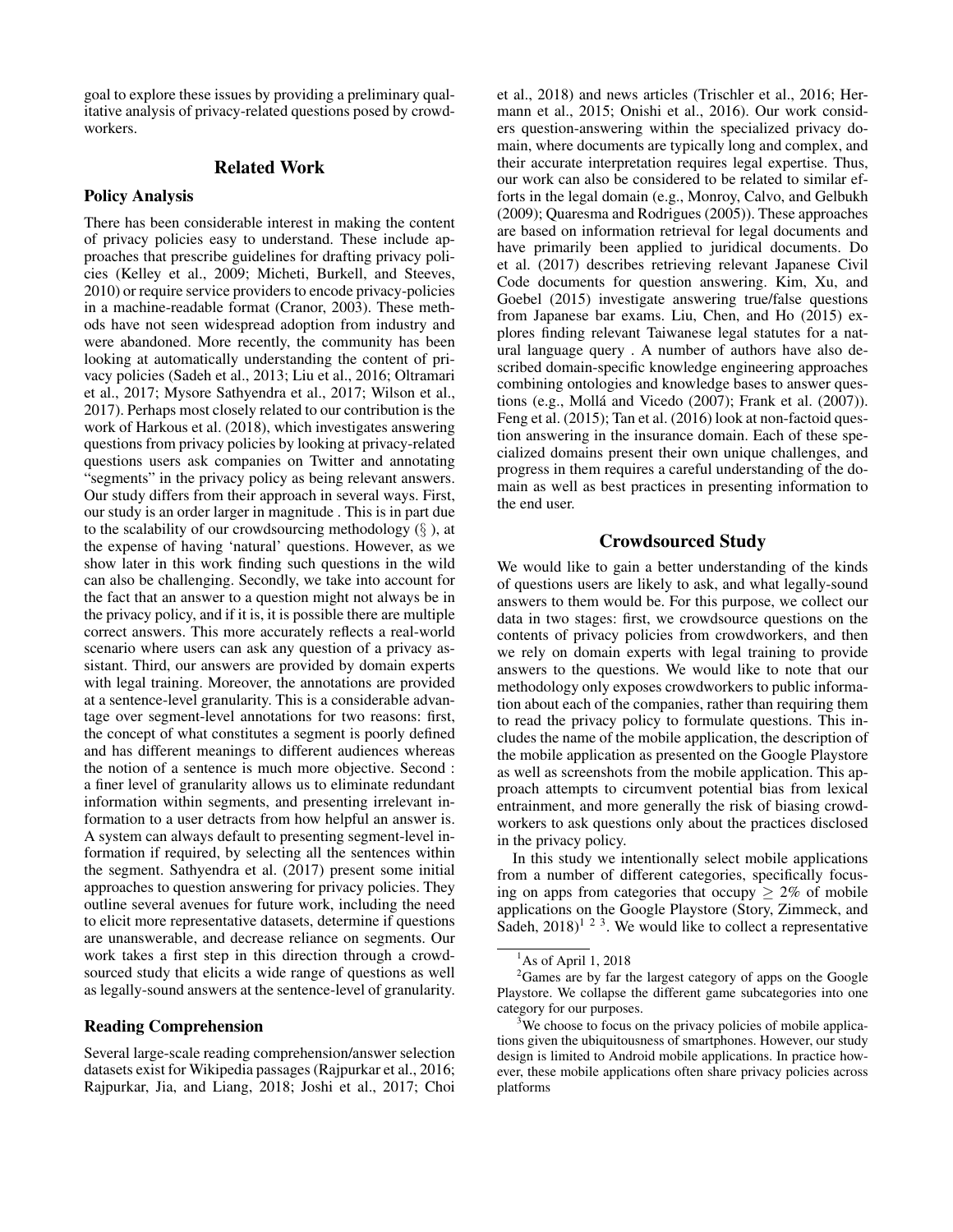| <b>Statistic</b>    | Train  | <b>Test</b> | A11     |
|---------------------|--------|-------------|---------|
| # Questions         | 1000   | 350         | 1350    |
| # Passages          | 20     |             | 27      |
| # Sentences         | 2879   | 909         | 3788    |
| Avg Question Length | 8.44   | 8.56        | 8.47    |
| Avg Passage Length  | 3372.1 | 2990.29     | 3273.11 |
| Avg Answer Length   | 93.94  | 111.9       | 104.52  |

Table 1: Statistics of PrivacyQA Dataset, where # denotes number of questions, passages and sentences, and average length of questions, passages and answers in words, for training and test partitions.

set of questions such that we range from mobile applications which are well-known and likely to have carefully constructed privacy policies, all the way to applications which may have smaller install bases and less sophisticated privacy policies. We sample applications from each category using the Google Playstore recommendation engine, such that only half of the applications in our corpus have more than 5 million installs  $\frac{4}{3}$ . We collect data for 27 privacy policies across 10 categories of mobile applications. <sup>5</sup>

# Crowdsourced Question Elicitation

An important objective of this study is to elicit and understand the types of questions users are likely to have when looking to install a mobile application. As discussed earlier, we present information similar to the information found when looking at the application in the Google playstore (Figure 2). We use Amazon Mechanical Turk to elicit questions about these privacy policies. Crowdworkers were asked to imagine they installed a mobile application and could talk to a trusted privacy assistant, whom they could ask any privacyrelated question pertaining to the app. They were paid 12\$ per hour to ask five questions for a given policy. We solicited questions from Turkers who were conferred "master" status, and whose location was within the United States and our task received favorable reviews on TurkerHub. For each mobile application, crowdworkers were also asked to rate their understanding of what the app does on a Likert scale of 1-5 (ranging from not being familiar to understanding it extremely well), as well as to indicate whether they had installed or used the app before. We also collected demographic information regarding the age of the crowdworkers.

### Answer Selection

We are not just interested in collecting data on what questions users ask, but also a corpus of what good answers to these questions would be. For this purpose, given questions

#### **App Description**

App Name: Viber Messenger

Viber Free Messenger and Phone Calls: Connecting millions worldwide! Write a text message, view researches and share with anyone, anywherelViber is your go-to free messenger, allowing you<br>call, chat and share with anyone, anywherelViber is your go-to free messenger, allowing you<br>to message or call anyone in the interesting to the other and number interventional prior of the other states with constant of the other states with cool stickers and emption and the other states with cool stickers and empti icons, share photos, and send **App Screenshots** 

Figure 2: User interface for question elicitation.

for a particular application, we recruit four experts with legal training to formulate answers to these questions based on the text of that application's privacy policy. The experts annotate questions for their relevance, subjectivity and also identify the relevant OPP-115(Wilson et al., 2016) category(ies) corresponding to each question, if any. We then formulate the problem of answering the question as a sentence selection task, and ask our annotators to find supporting evidence in the document which can help in answering the question. In this way, every question is shown to at least one annotator, and 350 questions are annotated by multiple annotators <sup>6</sup>.

# Analysis

Table 1. describes the results of our data collection effort. We receive 1350 questions to our imaginary privacy assistant, about the privacy practices of 27 mobile applications. The question length is on average 8.4 words and the privacy policies are typically very long pieces of text,  $3000$  words long. The answers to the questions typically have  $100$  words of evidence in the privacy policy document.

# What types of questions do users ask the privacy assistant?

We would like to explore the kinds of questions that users ask our conversational assistant. We analyze questions based on their question words, as well as by having our expert annotators indicate whether they believe the questions are related to privacy, whether they are subjective in nature and what categories they belong to in the OPP-15 ontology (Wilson et al., 2016). The results of this analysis is as follows<sup>7</sup>:

<sup>&</sup>lt;sup>4</sup>We choose 5 million installs as a threshold on popularity of the mobile application, but this choice is debatable. Mobile applications with fewer than 5 million installs could also represent applications of large corporations and vice versa.

<sup>&</sup>lt;sup>5</sup>The Playstore categories we sample applications from include: Books and Reference, Business, Education, Entertainment, Lifestyle, Health and Fitness, News and Magazines, Tools, Travel and Local, and Games.

<sup>6</sup>These form our held-out test set.

 $<sup>7</sup>$ All analyses in this section are presented on the 'All' data split</sup> unless mentioned otherwise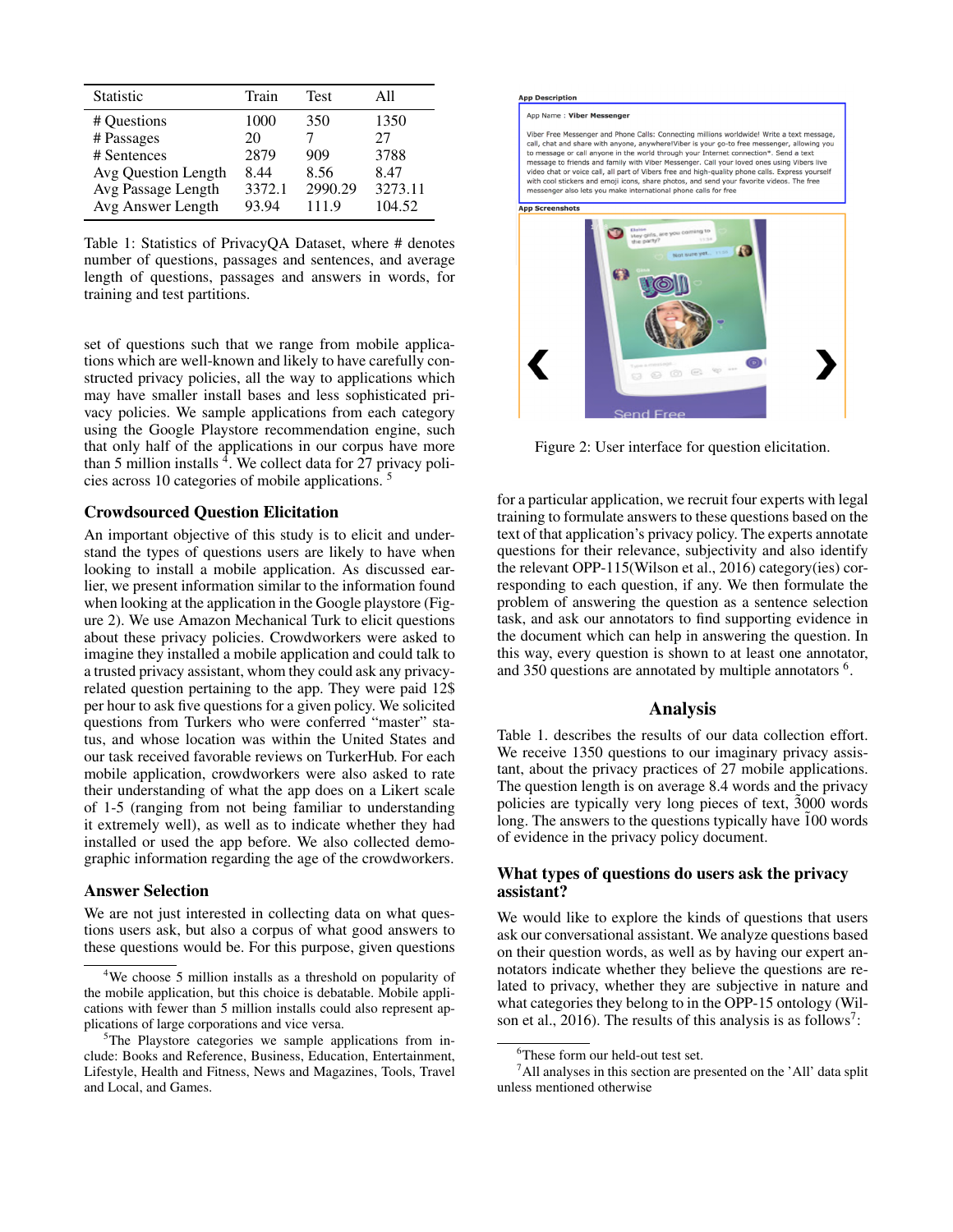| Question Word | Percentage |
|---------------|------------|
| is/does       | 27.9%      |
| what          | $13.5\%$   |
| will          | 11.9 $%$   |
| how           | 10.1 $%$   |
| can           | $8.6\%$    |
| are           | 4.5 $%$    |
| who           | 4.4 %      |
| where         | 1.3 %      |
| if            | 1.8 $%$    |

Table 2: Analysis of questions by question words for categories that account for  $>1\%$  of questions

Question Words We qualitatively analyze questions by their expected types, based on the first word of the question. Note that while the question word can give us some information about the information-seeking intent of the user, the different question words can often be used interchangeably. For example, the questions *'will it collect my location?'* can also be phrased as *'does it collect my location'*. Keeping these limitations in mind, we perform a qualitative analysis of the elicited questions to identify common user intents. The distributions of questions across types can be found in Table 2. By far, the largest proportion of questions can be grouped into the 'is/does' category where, similar to the 'are' category, users are often questioning the assistant about a particular privacy attribute (for example, *'does this app track my location?'* or *'is this app tracking my location?'*). The next largest category includes 'what' questions which include a broad spectrum of questions (for example, *what sort of analytics are integrated in the app?'* or *'what do you do with my information'*). The 'will' and 'can' questions are usually asking about a potential privacy harm (for example, *'will i be explicitly told when my info is being shared with a third party?'* or *'will any academic institutions or employers be able to access my performance/score information?'* or *'can the app see what i type and what i search for?'*). 'How' questions generally either ask about specific company processes, or abstract attributes, such as security, longevity of data retention etc (for example, *'how safe is my password'* and *'how is my data protected'*). Relevant 'where' questions are generally related to data storage (for example, *'Where is my data stored?'*). Questions that begin with 'who' are usually asking about first party or third party access to data (for example, *'who can see my account information?'* or *'who all has access to my medical information?'*). Finally questions in the 'if' category typically establish a premise, before asking a question. Such a question needs to be answered based on both the contents of the policy as well as assuming the information in the premise is true (for example, *'if i link it to my Facebook will it have access to view my private information?'* or *'if i choose to opt out of the app gathering my personal data, can i still use the app?'*).

Relevance and Subjectivity We analyze how many of the questions asked to our privacy assistant are 'relevant' i.e are related to privacy, and how many are subjective in nature.

| Property       | Privacy-Related | Not Privacy-Related |
|----------------|-----------------|---------------------|
| Subjective     | 4.86%           | $1.43\%$            |
| Not Subjective | 74%             | 19.71%              |

Table 3: Relevance and subjectivity judgments for 350 questions posed by crowdworkers.

In the real-world it isn't necessary that users will only ask our privacy assistant questions related to privacy. Thus, it is important for us to be able to identify which questions we are capable of attempting to answer. We analyze the test-set where each example features multiple annotations from our expert-annotators. We consider the majority-vote to be the judgement of whether a question is relevant or subjective. We find that  $78.85\%$  of questions received by our privacy assistant are relevant, with 6.28% being subjective. Table. 3 gives us more insight into this phenomena. We observe that the majority of questions (74%) are relevant but not subjective (for example, *'what information are they collecting?'*). 4.86% of questions are both relevant and subjective (for example, *'is my data safe?'*), 1.4% are subjective but not relevant (for example, *'are there any in game purchases in the wordscapes app that i should be concerned about?'*) and finally 19.71% are neither relevant nor subjective (*'does the app require an account to play?'*).

Question Ontology Categories Next we ask our annotators to indicate the OPP-15 data practice category (Wilson et al., 2016) that best describes the question. Broadly, the ontology describes 10 data practice categories. The interested reader is invited to refer to (Wilson et al., 2016) for a detailed description of these data practices. Annotators are allowed to annotate a question as belonging to multiple categories. For example, the question *'What information of mine is collected by this app and who is it shared with?'* might belong to both the 'First Party Collection and Use' and the 'Third Party Sharing and Collection' OPP-115 data practice categories. We consider a category to be correct, if at least 2 annotators identify it to be relevant. In cases where none of the categories are identified as relevant, we default to 'other' if it is identified as a relevant category by at least one annotator. If not, we mark the category as 'no agreement'. The results from this analysis are presented in Table. 4. We observe that questions about first party and third party practices account for nearly 58.7% of all the questions asked of our assistant.

Comparative Analysis We analyze 100 samples drawn from the Twitter privacy dataset (Harkous et al., 2018), annotating them for OPP-category, relevance and if they are a question or not. We find that in the Twitter dataset, 23 % of the questions are complaints rather than questions. By OPPcategory classification, 26% are First Party, 37% are Third Party, 14% are Data Security, 5% are User Access, 3% are User choice and 9% could be grouped in the 'other' category. Only 6% of the questions collected are not privacy related.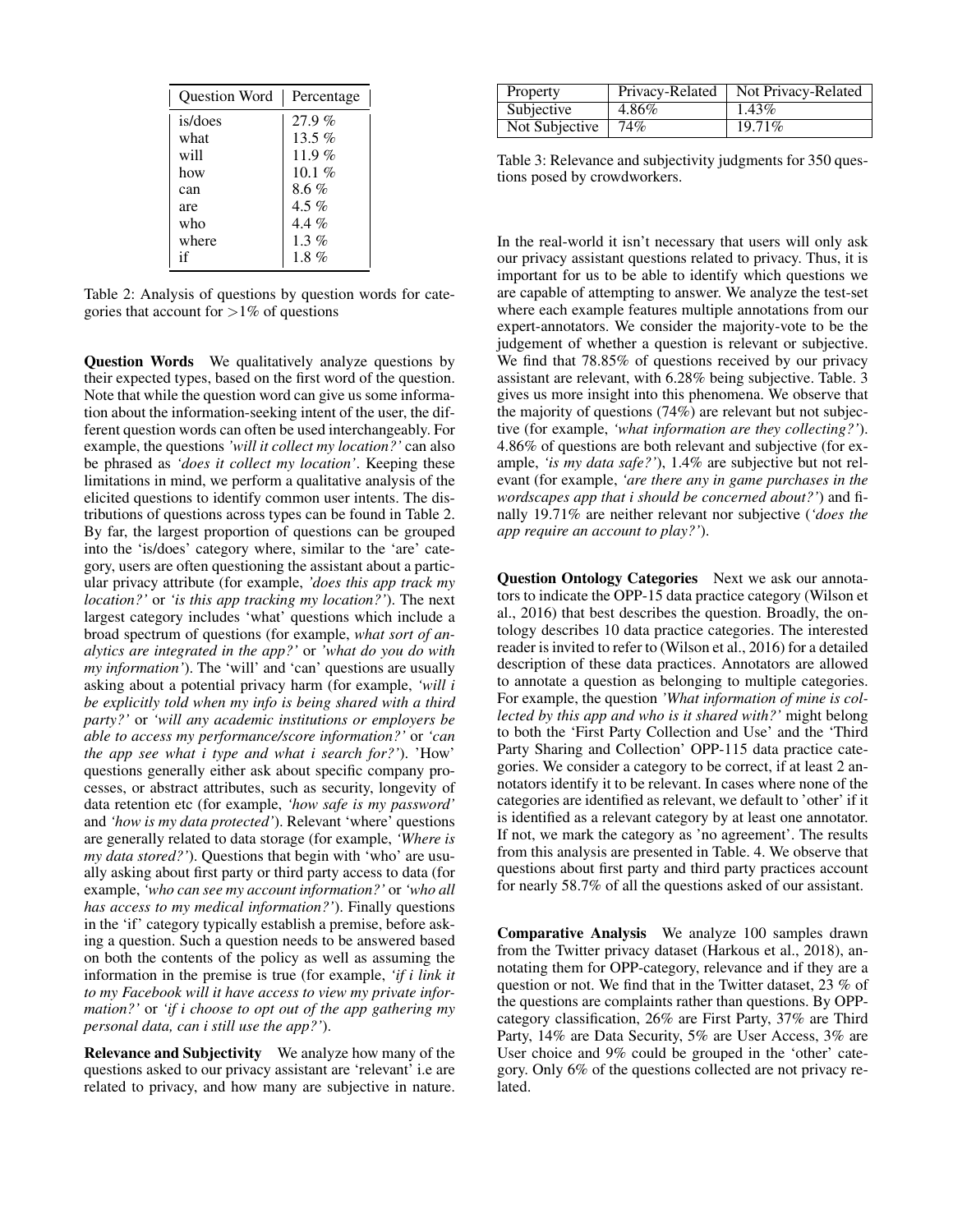| <b>Privacy Practice</b>              | Percentage | Example                                                           |
|--------------------------------------|------------|-------------------------------------------------------------------|
| <b>First Party Collection//Use</b>   | $36.4\%$   | what data does this game collect?                                 |
| Third Party Sharing//Collection      | $22.3\%$   | will my data be sold to advertisers?                              |
| Data Security                        | 10.9 $%$   | how is my info protected from hackers?                            |
| Data Retention                       | $4.2\%$    | how long do you save my information?                              |
| User Access, Edit and Deletion       | $2.6\%$    | can i delete my information permanently?                          |
| User Choice//Control                 | $7.2\%$    | is there a way to opt out of data sharing                         |
| Other                                | $9.4\%$    | does the app connect to the internet at any point during its use? |
| International and Specific Audiences | $0.6\%$    | what are your GDPR policies?                                      |
| No Agreement                         | 6.6 %      | how are features personalized?                                    |

Table 4: OPP-115 categories most relevant to the questions collected from users.

# Experiments

We would like to characterize and study the difficulty of the question-answering task for humans. We formulate the problem of identifying relevant evidence in the document to answer the question as a sentence-selection task, where it is possible to choose not to answer a question by not identifying any relevant sentences. We evaluate using sentencelevel F1 rather than IR-style metrics so as to accommodate models to abstain from answering <sup>8</sup>. Similar to Choi et al. (2018); Rajpurkar et al. (2016), we compute the maximum F1 amongst all the reference answers. As abstaining from giving an answer is always legally sound but seldom helpful, we do not consider a question to be unanswerable if only a minority of experts abstain from giving an answer. Similar to (Choi et al., 2018) given  $n$  reference answers, we report the average maximum F1 performance of the  $(n - 1)$ th subset compared to the heldout reference.

As discussed previously, since most questions are difficult to answer in a legally-sound way based on the contents of the privacy policy alone, abstaining from answering is often going to be a safe action. We would like to emphasize that this is not a criticism of the annotators or the people asking the questions, but rather a characteristic of this domain where privacy policies are often silent or ambiguous on issues users are likely to inquire about. To quantify the magnitude of this effect, we demonstrate that a model which always abstains from answering the question can achieve reasonable performance (Table 5), yet still leaves a large gap for improvement. We would further like to understand what makes the majority of our annotators decide a question should not be answered. We randomly sample 100 questions that were deemed unanswerable, and annotate them post-hoc with reasons informed by expert annotations. We find that for 56% of unanswerable questions, the answer to the question would typically not be present in most privacy policies. These would include questions such as '*how does the currency within the game work?*' and suggests that users would benefit from being informed about the scope of typical privacy policies. However, they also include questions such as '*has Viber had data breaches in the past?*' which

| Model          | Precision | Recall | F1   |
|----------------|-----------|--------|------|
| No Answer (NA) | 36.2      | 36.2   | 36.2 |
| Human          | 70.3      | 71     | 70.7 |

Table 5: Human performance and performance of a No-Answer Baseline. Human performance demonstrates considerable agreement on the right answer for the privacy domain, where experts often disagree (Reidenberg et al., 2015a).

ideally a privacy assistant would be able to answer, but is not present within a typical privacy policy. In the future, a privacy assistant could draw upon various sources of information such as metadata from the Google Playstore, background legal knowledge, news articles, social media etc. in order to broaden its coverage across questions. For an additional 24% of unanswerable questions, the answers were expected to be found in the privacy policy, but the privacy policy was silent on a possible answer (such as '*is my app data encrypted?*'). Generally when a policy is silent it is not safe to make any assumptions. 6% of questions asked by a user are too vague to understand correctly such as *'who can contact me through the app?'*, such questions would benefit from the assistant engaging in a clarification dialogue. Another 4% are ambiguously phrased, such as *'any difficulties to occupy the privacy assistant?'*. These kind of questions are very hard to interpret correctly. 3% of unanswerable questions are *too specific* in nature, and it is unlikely the creators of the privacy policy would anticipate that particular question ('*does it have access to financial apps i use?*'). Finally, 7% of unanswerable questions are too subjective and our annotators tend to abstain from answering (for example, *'how do i know this app is legit?'*).

We would also like to be able to characterize the disagreement on this task. It is important to note here that all of our annotators are experts with legal training rather than crowdworkers, and their provided answers can generally be assumed to be valid legal opinions about the question. We tease apart the difference from where they abstained to answer to their disagreements by comparing against the No Answer (henceforth known as NA) baseline (Table 5). In Table 5 we observe the human F1 is 70.7%, demonstrating considerable agreement on the right answer. We would still like

<sup>8</sup> Similar to (Rajpurkar, Jia, and Liang, 2018) and (Yang, Yih, and Meek, 2015), for negative examples models are awarded 1 F1 if they abstain from answering and 0 F1 for any answer at all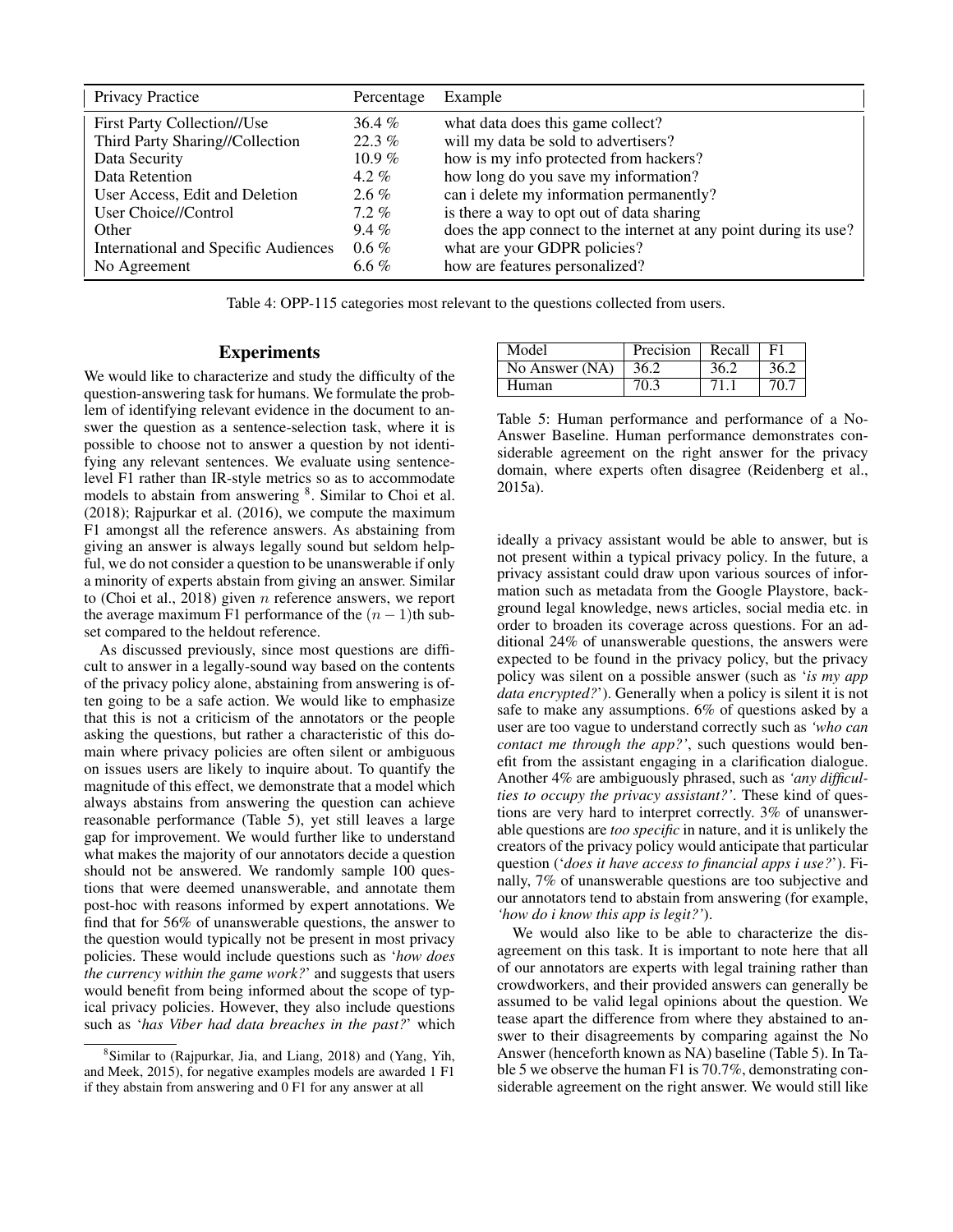| <b>Ouestion Word</b> | NA Model Human |       |
|----------------------|----------------|-------|
| is/does              | 37.22          | 73.19 |
| what                 | 39.77          | 73.35 |
| will                 | 13.04          | 66.56 |
| how                  | 27.84          | 80.16 |
| can                  | 27.17          | 63.04 |
| are                  | 35.85          | 68.68 |
| who                  | 17.02          | 58.44 |
| where                | 54.55          | 54.55 |
| if                   |                | 62.19 |

Table 6: Classifier performance in F1 stratified by first word in the question.

to investigate whether any disagreements are valid, or if they are due to poor definitions or lack of adequate specification in the annotation instructions. We randomly sample 50 samples and annotate them for likely reasons for disagreement <sup>9</sup>. We find that they "agree on  $64\%$  of instances and disagree on 36%. We further determine that 92.8% of disagreements were legitimate, valid different interpretations. For 43.75% the question was interpreted differently, in 25% the contents of the privacy policy were interpreted differently and the remaining were due to other sources of error (for example, in the question *'who is allowed to use the app'*, most annotators abstain from answering, but one annotator points out that the policy states that children under the age of 13 are *not* allowed to use the app.)

We next analyze disagreements based on the type of question that was asked (Table. 6). As observed, the wh-type of the question may give us some information about the intent of the questions. We observe that our expert annotators rarely abstain to answer when a user asks a 'will' question about a potential privacy harm, taking care to identify relevant sections of the privacy policy. Similarly 'if' type questions generally are quite specific and require careful reasoning. On the other hand 'where' questions are generally about data storage. They are vague, for example *'where is my data stored?'* is probably not asking for the exact location of the company's datacenters but it is unclear what granularity is meant in the question (e.g., particular country, versus knowing whether the data is stored on a mobile phone or in the cloud).

We also analyze disagreements based on the OPP-115 category of the question (Table. 7). As expected, questions where annotators disagree on the category of the question, have more disagreements than simply abstaining to answer. Similarly for user choice, the policy typically does not answer questions like *'how do I limit its access to data'* fully, so the annotators tend to abstain from answering. In contrast, questions about first party and third party practices are usually anticipated and often have answers in the privacy policy.

| Privacy Practice                   | NA Model      | Human |
|------------------------------------|---------------|-------|
| <b>First Party Collection/Use</b>  | 24.6          | 67.1  |
| Third Party Sharing/Collection     | 6.9           | 60.6  |
| Data Security                      | 35.3          | 87.2  |
| Data Retention                     |               | 79.8  |
| User Access, Edit and Deletion     |               | 53.1  |
| User Choice/Control                | 46.3          | 64.7  |
| Other                              | 89.1          | 84.1  |
| International & Specific Audiences | $\mathcal{O}$ | 100   |
| No Agreement                       | 76.2          | 78.3  |

Table 7: Classifier performance in F1 stratified by OPP-115 category of the question.

# **Conclusion**

What kinds of questions should an automated privacy assistant expect to receive? We explore this question by designing a study that elicits questions from crowdworkers who are asked to think about the data practices of mobile apps they might consider downloading on their smartphones. We qualitatively analyze the types of questions asked by users, and identify a number of challenges associated with generating answers to these questions. While in principle privacy policies should be written to answer questions users are likely to have, in practice, our study shows that questions asked by users often go beyond what is disclosed in the text of privacy policies. Challenges arise in automated question answering, both because policies are often silent or ambiguous on issues that users are likely to inquire about, and also because users are not very good at articulating their privacy questions - and occasionally even ask questions that have nothing to do with privacy. Determining a user's intent may be a process of discovery for both the user and the assistant, and thus in the future it would be helpful if the assistant was capable of engaging in clarification dialogue. Such a privacy assistant would have to reconcile the need to be helpful to the user and provide answers that are legally accurate with the need to be helpful. It would have to be capable of disambiguating questions by engaging in dialogues with users; it would have to be able to supplement information found (or lacking) in the privacy policy with additional sources of information such as background legal knowledge. Ideally, it would also be able to interpret ambiguity in the policy and also be able interpret silence about different issues. We hope that the identification of these requirements will help inform the design of effective automatic privacy assistants.

# Acknowledgements

This work has been supported by the National Science Foundation under Grant No. CNS 13-30596 and No. CNS CNS 13-30214. The views and conclusions contained herein are those of the authors and should not be interpreted as necessarily representing the official policies or endorsements, either expressed or implied, of the NSF, or the US Government. The authors would like to thank Lorrie Cranor, Florian Schaub and Shomir Wilson for insightful feedback and discussion related to this work.

<sup>&</sup>lt;sup>9</sup>We do not use F1 to measure disagreement, and instead manually filter samples so we can capture both when the legal experts interpreted the question differently, as well as when they interpret the contents of the privacy policy differently.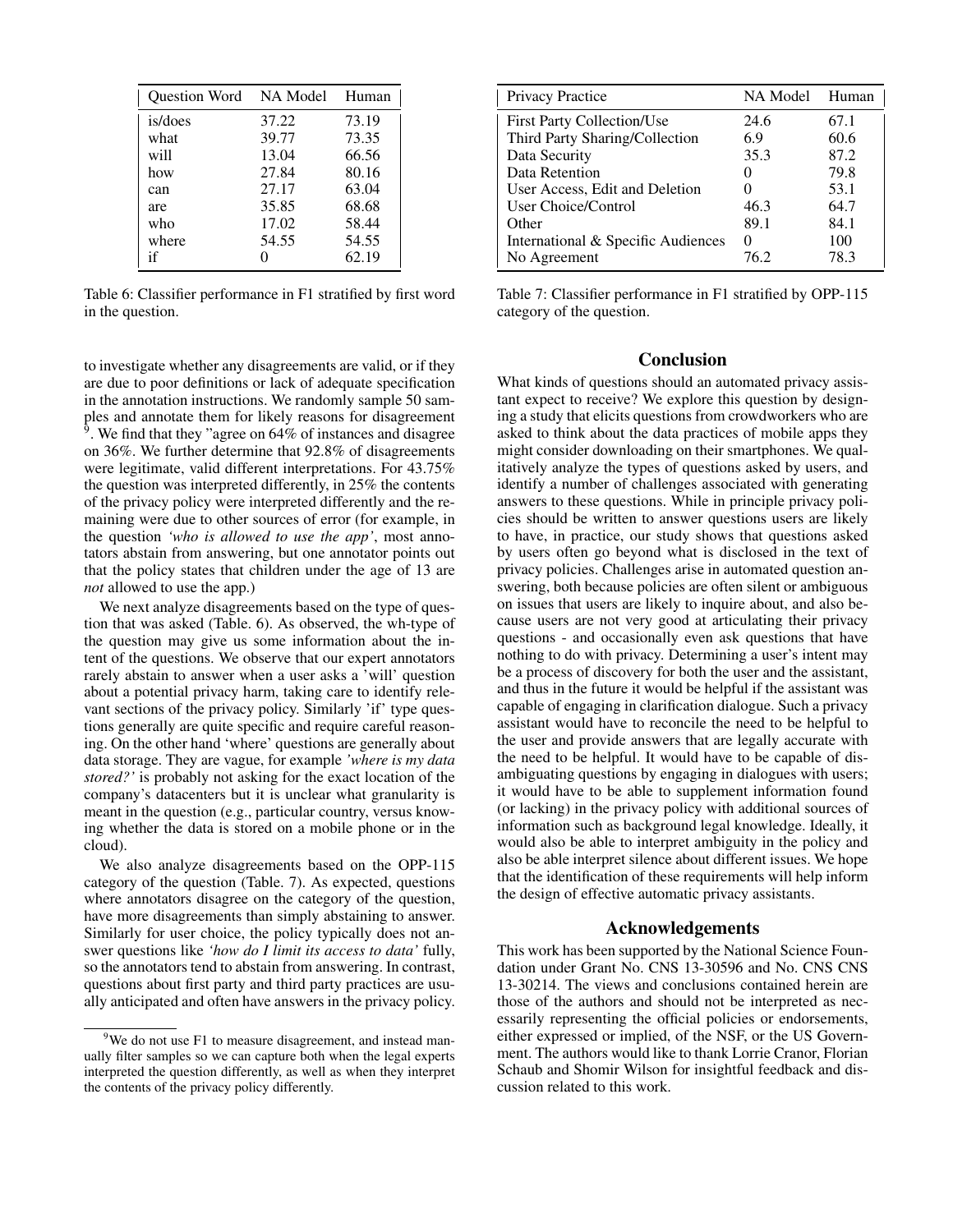# References

- Cate, F. H. 2010. The limits of notice and choice. *IEEE Security & Privacy* 8(2):59–62.
- Choi, E.; He, H.; Iyyer, M.; Yatskar, M.; Yih, W.-t.; Choi, Y.; Liang, P.; and Zettlemoyer, L. 2018. Quac: Question answering in context. *arXiv preprint arXiv:1808.07036*.
- Commission, U. F. T., et al. 2012. Protecting consumer privacy in an era of rapid change: Recommendations for businesses and policymakers. *FTC Report*.
- Cranor, L. F. 2003. P3p: Making privacy policies more useful. *IEEE Security & Privacy* 99(6):50–55.
- Cranor, L. F. 2012. Necessary but not sufficient: Standardized mechanisms for privacy notice and choice. *J. on Telecomm. & High Tech. L.* 10:273.
- Do, P.-K.; Nguyen, H.-T.; Tran, C.-X.; Nguyen, M.-T.; and Nguyen, M.-L. 2017. Legal question answering using ranking svm and deep convolutional neural network. *arXiv preprint arXiv:1703.05320*.
- Feng, M.; Xiang, B.; Glass, M. R.; Wang, L.; and Zhou, B. 2015. Applying deep learning to answer selection: A study and an open task. *arXiv preprint arXiv:1508.01585*.
- Frank, A.; Krieger, H.-U.; Xu, F.; Uszkoreit, H.; Crysmann, B.; Jörg, B.; and Schäfer, U. 2007. Question answering from structured knowledge sources. *Journal of Applied Logic* 5(1):20–48.
- Gluck, J.; Schaub, F.; Friedman, A.; Habib, H.; Sadeh, N.; Cranor, L. F.; and Agarwal, Y. 2016. How short is too short? implications of length and framing on the effectiveness of privacy notices. In *12th Symposium on Usable Privacy and Security (SOUPS)*, 321–340.
- Harkous, H.; Fawaz, K.; Lebret, R.; Schaub, F.; Shin, K. G.; and Aberer, K. 2018. Polisis: Automated analysis and presentation of privacy policies using deep learning. *arXiv preprint arXiv:1802.02561*.
- Hermann, K. M.; Kocisky, T.; Grefenstette, E.; Espeholt, L.; Kay, W.; Suleyman, M.; and Blunsom, P. 2015. Teaching machines to read and comprehend. In *Advances in Neural Information Processing Systems*, 1693–1701.
- Jain, P.; Gyanchandani, M.; and Khare, N. 2016. Big data privacy: a technological perspective and review. *Journal of Big Data* 3(1):25.
- Joshi, M.; Choi, E.; Weld, D. S.; and Zettlemoyer, L. 2017. Triviaqa: A large scale distantly supervised challenge dataset for reading comprehension. *arXiv preprint arXiv:1705.03551*.
- Kelley, P. G.; Bresee, J.; Cranor, L. F.; and Reeder, R. W. 2009. A nutrition label for privacy. In *Proceedings of the 5th Symposium on Usable Privacy and Security*, 4. ACM.
- Kim, M.-Y.; Xu, Y.; and Goebel, R. 2015. Applying a convolutional neural network to legal question answering. In *JSAI International Symposium on Artificial Intelligence*, 282–294. Springer.
- Liu, F.; Wilson, S.; Schaub, F.; and Sadeh, N. 2016. Analyzing vocabulary intersections of expert annotations and topic models for data practices in privacy policies. In *2016 AAAI Fall Symposium Series*.
- Liu, Y.-H.; Chen, Y.-L.; and Ho, W.-L. 2015. Predicting associated statutes for legal problems. *Information Processing & Management* 51(1):194–211.
- Mahler, L. 2015. What is nlp and why should lawyers care. *Retrieved March* 12:2018.
- McDonald, A. M., and Cranor, L. F. 2008. The cost of reading privacy policies. *ISJLP* 4:543.
- Micheti, A.; Burkell, J.; and Steeves, V. 2010. Fixing broken doors: Strategies for drafting privacy policies young people can understand. *Bulletin of Science, Technology & Society* 30(2):130–143.
- Molla, D., and Vicedo, J. L. 2007. Question answering in ´ restricted domains: An overview. *Computational Linguistics* 33(1):41–61.
- Monroy, A.; Calvo, H.; and Gelbukh, A. 2009. Nlp for shallow question answering of legal documents using graphs. *Computational Linguistics and Intelligent Text Processing* 498–508.
- Mysore Sathyendra, K.; Wilson, S.; Schaub, F.; Zimmeck, S.; and Sadeh, N. 2017. Identifying the provision of choices in privacy policy text. In *Proceedings of the 2017 Conference on Empirical Methods in Natural Language Processing*, 2774–2779. Copenhagen, Denmark: Association for Computational Linguistics.
- Oltramari, A.; Piraviperumal, D.; Schaub, F.; Wilson, S.; Cherivirala, S.; Norton, T. B.; Russell, N. C.; Story, P.; Reidenberg, J.; and Sadeh, N. 2017. Privonto: A semantic framework for the analysis of privacy policies. *Semantic Web* (Preprint):1–19.
- Onishi, T.; Wang, H.; Bansal, M.; Gimpel, K.; and McAllester, D. 2016. Who did what: A large-scale person-centered cloze dataset. In *Proceedings of the 2016 Conference on Empirical Methods in Natural Language Processing*, 2230–2235. Austin, Texas: Association for Computational Linguistics.
- Quaresma, P., and Rodrigues, I. P. 2005. A question answer system for legal information retrieval. In *JURIX*, 91–100.
- Rajpurkar, P.; Zhang, J.; Lopyrev, K.; and Liang, P. 2016. Squad: 100,000+ questions for machine comprehension of text. *arXiv preprint arXiv:1606.05250*.
- Rajpurkar, P.; Jia, R.; and Liang, P. 2018. Know what you don't know: Unanswerable questions for squad. *arXiv preprint arXiv:1806.03822*.
- Reidenberg, J. R.; Breaux, T.; Cranor, L. F.; French, B.; Grannis, A.; Graves, J. T.; Liu, F.; McDonald, A.; Norton, T. B.; and Ramanath, R. 2015a. Disagreeable privacy policies: Mismatches between meaning and users' understanding. *Berkeley Tech. LJ* 30:39.
- Reidenberg, J. R.; Russell, N. C.; Callen, A. J.; Qasir, S.; and Norton, T. B. 2015b. Privacy harms and the effectiveness of the notice and choice framework. *ISJLP* 11:485.